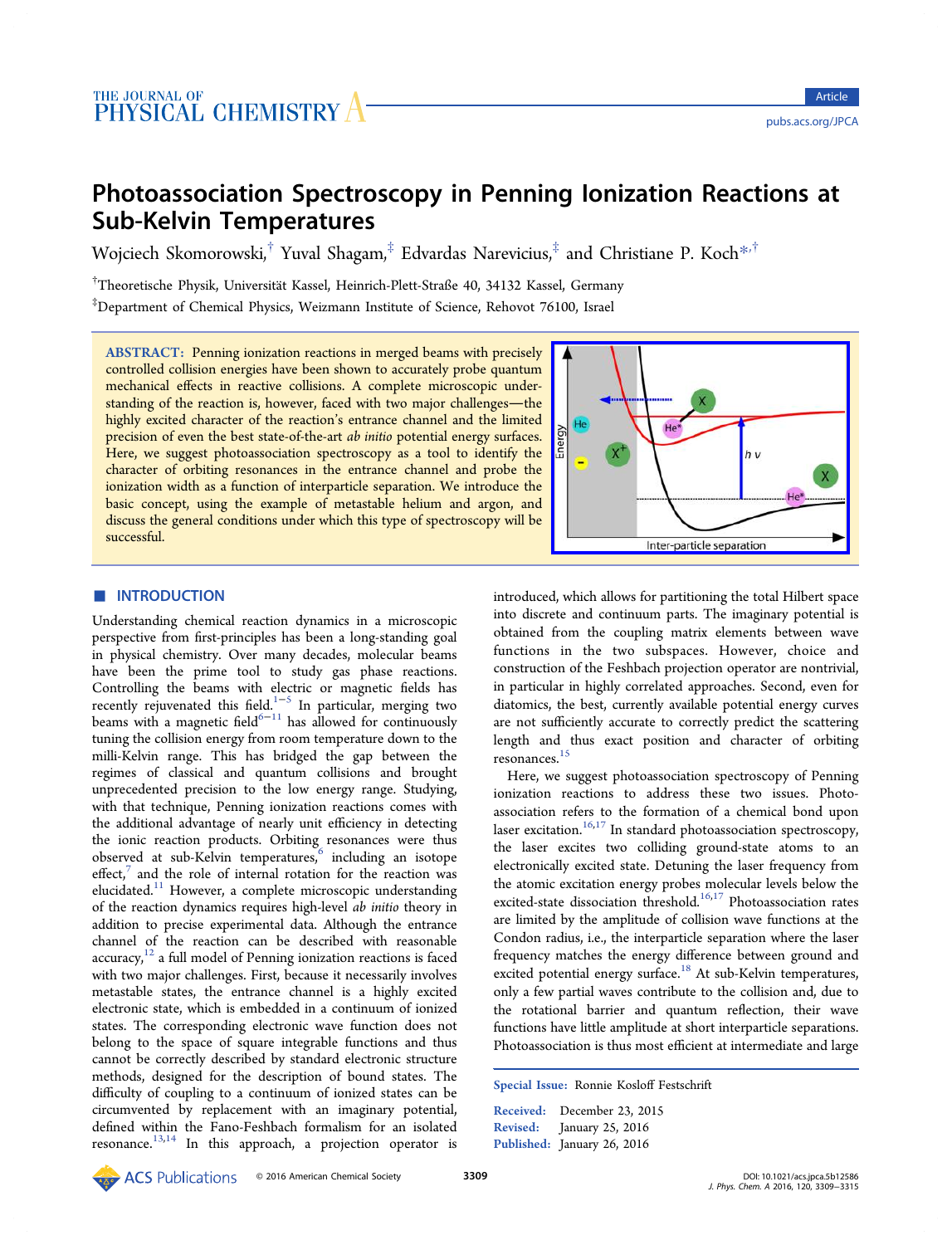<span id="page-1-0"></span>separations.<sup>19</sup> This implies excitation into weakly bound levels just below the dissociation threshold.

When ap[pli](#page-5-0)ed to a collision complex undergoing a Penning ionization reaction, the electronic ground state as entrance channel is replaced by a metastable one, Figure 1. Such a



Figure 1. [Photoassociation spectroscopy in Penning ionization](http://pubsdc3.acs.org/action/showImage?doi=10.1021/acs.jpca.5b12586&iName=master.img-001.jpg&w=198&h=139). The laser, indicated by the blue arrow, excites a scattering pair colliding with collision energy E in the  $He(^{3}S) + X$  state into a bound rovibrational level in the potential energy curve dissociating into  $He(^{3}P) + X$ . The gray shaded area at short interparticle separations indicates the region where the probability for Penning ionization is almost unity. It can be estimated by assuming that Penning ionization reactions obey first-order kinetics and treating their dynamics classically.<sup>20</sup> When the bound level extends toward this region, ionization will happen faster than in the entrance channel; i.e., photoasso[cia](#page-5-0)tion will be observed in terms of an increased ionization rate.

configuration of electronic states can also be used to produce diatomic metastable helium molecules via photoassociation.<sup>21,22</sup> Though, in that case, the giant bond length of the helium dimer and symmetry constraints preclude Penning ionization, her[e we](#page-5-0) consider interactions where the particles approach each other close enough to Penning ionize. As a specific example, we consider photoassociation in the Penning ionization of metastable helium and argon. However, our considerations hold also when argon is replaced by a different ground-state scattering partner X. Penning ionization in collisions between  $He({}^{3}S)$  and Ar was extensively studied in the past (see ref 20 and references therein); the most recent state-of-the-art experimental investigation used velocity controlled mer[ged](#page-5-0) beams.<sup>6</sup> As indicated by the blue arrow in Figure 1, the laser is taken to be red-detuned with respect to the <sup>3</sup>P  $\leftarrow$  <sup>3</sup>S line of heliu[m,](#page-5-0) $^a$  which is a dipole-allowed transition,

$$
He(^3S) + Ar \xrightarrow{h\nu} He(^3P)Ar
$$

Excitation then happens into bound levels below the  $\operatorname{He}(^{3}\text{P})$  + Ar threshold. Because the excited-state potential energy curve extends to shorter interparticle separation, where the probability for Penning ionization is significantly increased, the reaction rate is larger than in the entrance channel. Such a configuration of potential energy curves, together with the orders of magnitude increase in reaction rates, has recently been reported for Penning ionization of helium and  $\mathrm{H_2}^{11}$ Photoassociation should thus be measurable by an enhancement of the Penning ionization rate. However, observation [of](#page-5-0) the bound levels is possible only if the Penning ionization reaction is not too fast. More quantitatively, the inverse lifetime of the bound levels due to Penning ionization needs to be

smaller than the level spacing. We will discuss the prospects for photoassociation spectroscopy for the example of the Penning ionization of metastable helium and argon, on the basis of a first-principles model.

The remainder of the paper is organized as follows: We first introduce our model and the computational details and then present our results. In particular, we discuss prospects to use photoassociation spectroscopy as a means to unequivocally identify the rotational quantum number of orbiting resonances and as a tool to map out the imaginary potential governing the ionization probability. Finally, we conclude with an assessment of the experimental viability of our proposal.

## **MODEL AND COMPUTATIONAL DETAILS**

The interaction between two particles undergoing a Penning ionization reaction can be modeled be means of a complex potential,<sup>20</sup>

$$
W(R) = V(R) - \frac{1}{2}\Gamma(R)
$$
\n<sup>(1)</sup>

where R denotes interparticle separation.  $V(R)$  is the real part of the potential, and  $\Gamma(R)$  its width, also called imaginary or optical potential. In a semiclassical picture,  $V(R)$  governs the collisional dynamics of the interacting species whereas  $\Gamma(R)$ reflects the probability for Penning ionization as a function of interparticle distance. Both  $V(R)$  and  $\Gamma(R)$  depend on the electronic state, on which the interaction takes place.

In our model of Penning ionization of metastable helium and argon, three nonrelativistic electronic states are relevant:  $(1)^3\Sigma^+$ , asymptotically dissociating into He(<sup>3</sup>S) + Ar atoms, and  $(2)^3\Sigma^+$  and  $^3\Pi$ , dissociating into  $\text{He}(^{3}P)$  + Ar atoms. For each electronic state,  $V(R)$  is obtained from ab initio calculations. The potential of the  $(1)^3\Sigma^+$  state is taken from ref 12. For the states resulting from the interaction of argon with  $He({}^{3}P)$ , we have calculated the relevant potential energy cur[ves](#page-5-0) by using the spin-restricted open-shell coupled cluster method restricted to single, double, and noniterative triple excitations [RCCSD(T)]. In the initial restricted open-shell Hartree−Fock (ROHF) calculations, we have alternated the occupied orbitals to force convergence of the ROHF wave function to the desired excited electronic state. A similar approach was successfully used to describe the interaction between He( ${}^{3}S, {}^{3}P$ ) and  $H_2$ ,  ${}^{11,12}$  Here, we have employed a doubly augmented d-aug-cc-pVQZ basis set for the helium atom and a singly augment[ed au](#page-5-0)g-cc-pVQZ basis set for the argon atom.<sup>23</sup> The electronic structure calculations were performed with the MOLPRO suite of codes.<sup>24</sup> The longrange part of  $V(R)$  $V(R)$ , for  $R > 20$  bohr was taken in its asymptotic form,  $C_6/R^6$  accounting only for the leading or[de](#page-6-0)r term, and fixing the van der Waals  $C_6$  coefficients to 214.1 au for the  $(1)^3\Sigma^+$  state,<sup>12</sup> 369.2 au for the  $(2)^3\Sigma^+$  state, and 201.9 for the 3D state. To calculate the last two C, coefficients the <sup>3</sup> $\Pi$  state. To calculate the last two  $C_6$  coefficients, the polarizabilit[y](#page-5-0) for  $\text{He}({}^{3}\text{P})$  was constructed from the sumoverstates expression as described in ref. $^{11}$ 

For the imaginary part, we have employed the functional form of  $\Gamma(R)$  from ref.,<sup>25</sup>

$$
\Gamma(R) = Ae^{-\alpha R} + Be^{-\beta R}
$$
 (2)

where the original values of the parameters,  $A = 896$  eV,  $B =$ 0.0043 meV,  $\alpha$  = 4.08 Å<sup>-1</sup>, and  $\beta$  = 0.28 Å<sup>-1</sup>, were obtained by a fitting procedure to reproduce the Penning ionization cross sections for collisions between  $He(^3S)$  and Ar at thermal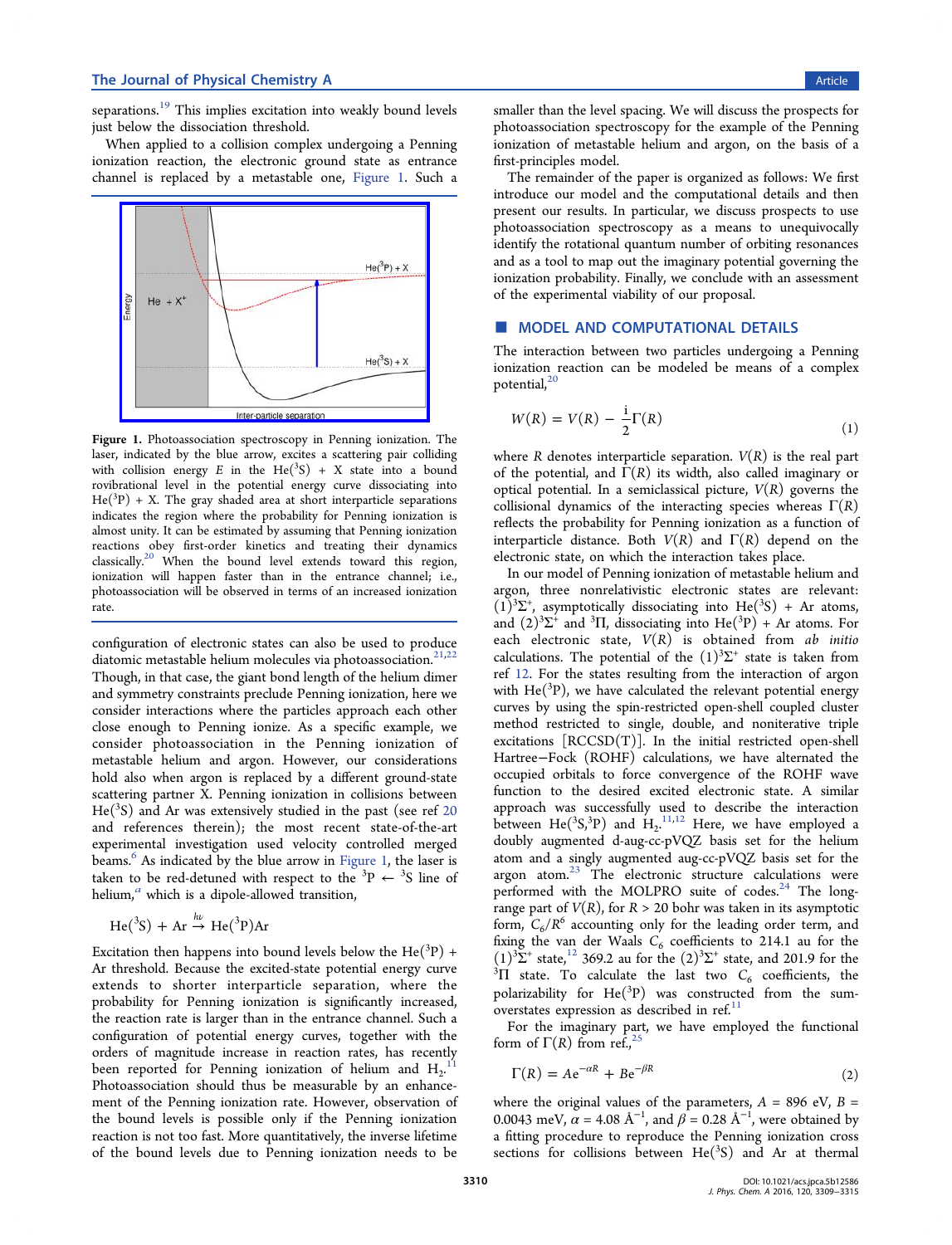energies.<sup>25</sup> We have assumed  $\Gamma(R)$  to be identical for all relevant electronic states. This assumption can be justified on the gro[und](#page-6-0)s of recent results for  $\text{He}({}^3S, {}^3P) + \text{H}_2, {}^{11}$  where calculations have shown  $\Gamma(R)$  to be almost the same for He(<sup>3</sup>S) +  $H_2$  and  $He(^3P) + H_2$ .

The Hamiltonian for the nuclear motion in each electronic state  $n$  takes the following form:

$$
\hat{H}_n = -\frac{\hbar^2}{2\mu} \frac{\partial^2}{\partial R^2} + \frac{\hbar^2 l(l+1)}{2\mu R^2} + V_n(R) - \frac{i}{2} \Gamma(R) \tag{3}
$$

with  $\mu$  denoting the reduced mass, and  $l$  the rotational quantum number. In the rotational kinetic energy, we have neglected the spin-rotational coupling and nonadiabatic coupling between  $^3\Sigma$ and <sup>3</sup>II states. These simplifications are justified because we are mostly interested in collision energies of the order of 1 K and relatively high partial waves,  $l \sim 7$ , where the rotational Hamiltonian is dominated by the  $l(l + 1)$  term, so l is a good quantum number. Diagonalization of this Hamiltonian for each n and l gives the bound vibrational levels and continuum states. The presence of the optical potential implies complex eigenvalues,  $W_{v,l} = E_{v,l} - (i/2) \Gamma_{v,l}^{p}$  where  $E_{v,l}$  denotes the position of the resonance and  $\Gamma^{\text{p}}_{\nu,l}$  is the corresponding width due to Penning ionization process.

Photoassociation rate coefficients  $K_{PA}$  for collision energies  $E$ and a laser frequency  $\omega$  are obtained from the standard expression,<sup>26,27</sup>

$$
K_{\text{PA}}(E,\omega) = \frac{\pi \hbar}{\mu k} \sum_{l} (2l+1) \sum_{v',l'} |S_{v',l'}(E,\omega,l)|^2
$$
 (4)

where  $k = \sqrt{2\mu E/\hbar^2}$ , adapted to Penning ionization. The transition probability  $|S_{v',l'}(\bar{E},\omega,l)|^2$  for photoassociation from a continuum state with energy E just above the He( ${}^{3}S$ ) + Ar asymptote into a bound level with quantum numbers  $v'$ ,  $l'$  just below the dissociation limit  $\text{He}(^{3}P) +$  Ar reads

$$
|S_{\nu',l'}(E,\omega,l)|^2 = \frac{\Gamma_{\nu',l'}^s(E,l) \cdot \Gamma_{\nu',l'}^d}{(E - \Delta_{\nu',l'})^2 + 1/4[\Gamma_{\nu',l'}^s(E,l) + \Gamma_{\nu',l'}^d]^2}
$$
(5)

where  $\Gamma_{\nu',\ell'}^s(E,l)$  is the stimulated emission rate,  $\Gamma_{\nu',\ell'}^d$  is the total decay rate, and  $\Delta_{\nu,\mu'} = E_{\nu',\mu'} - \hbar\omega$  is the detuning of the laser frequency from the vibrational level. The total decay rate  $\Gamma_{v'l'}^d$  is the sum of the natural radiative width  $\Gamma_{\nu'\!\!/\!\!i'}^n$  and the Penning ionization width  $\Gamma^{\text{p}}_{v',l'}$ . At low laser intensity I, the stimulated emission rate  $\Gamma_{v',l'}^s(E,l)$  is given by Fermi's golden rule,

$$
\Gamma_{\nu',l'}^{s}(E,l) = \frac{4\pi^2 I}{4\pi\epsilon_0 c} (2l' + 1) H_{l'} |\langle \psi_{E,l}(R)| d(R) |\psi_{\nu',l'} \rangle|^2
$$
 (6)

where  $H_{l'}$  is the Höln–London factor equal to  $(l' + 1)/(2l' + 1)$ 1) for  $l' = l - 1$ , to  $1/(2l' + 1)$  for  $l = l'$ , and to  $l'/(2l' + 1)$  for  $l'$  $=$   $l + 1$ .  $\psi_{E,l}(R)$  denotes the continuum wave function for energy  $E$  and partial wave  $l$ , obtained from diagonalization of the Hamiltonian for the  $(1)^3\Sigma^+$  state with a very large grid, whereas  $\psi_{\nu,\ell'}(R)$  is the bound-state wave function of either the  $(2)^3\Sigma^+$  or <sup>3</sup> $\Pi$  electronic state. The molecular transition dipole moments  $d(R)$  from  $(1)^3\Sigma^+$  to  $(2)^3\Sigma^+$  and from  $(1)^3\Sigma^+$  to  $\overline{3}\Pi$ electronic states were assumed to be constant and equal to the atomic transition dipole moment <sup>3</sup>S  $\leftarrow$  <sup>3</sup>P in He, which is 2.53 au. Similarly, a constant transition dipole moment  $d$  was assumed in the calculations of the natural radiative widths  $\Gamma_{v'l'}^n$ . We do not perform any thermal averaging to calculate  $K_{PA}(E)$ 

because the experimental conditions with merged beams allow for probing a particular collision energy with essentially no thermal broadening. The accuracy of this approximation will be estimated below. In all photoassociation calculations we have assumed a laser intensity of 1  $W/cm<sup>2</sup>$ . .

## ■ RESULTS

Figure 2 presents the three potential energy curves  $V(R)$  of the helium−argon collision complex relevant for photoassociation



Figure 2. Potential energy curves for the  $(1)^3\Sigma^+$ ,  $(2)^3\Sigma^+$ , and  $^3\Pi$ electronic states. Zero interaction energy is fixed at the  $He(^{3}S) + Ar$ atomic asymptote. Inset in the bottom panel shows also the imaginary potential  $\Gamma(R)$  from ref 25.

in Penning ionization[. B](#page-6-0)oth the  $(1)^3\Sigma^+$  and  $(2)^3\Sigma^+$  states are rather shallow with their minima found at relatively large interatomic distances. More precisely, the  $(1)^3\Sigma^+$  state has a well depth of 27.3  $cm^{-1}$  with its equilibrium distance equal to 10.09 bohr, whereas the  $(2)^3\Sigma^+$  state has its minimum of 24.3 cm<sup>−</sup><sup>1</sup> at 11.92 bohr. A qualitative difference is found for the potential energy curve of the  $^3\Pi$  state, which has a predicted minimum of 745 cm<sup>-1</sup> at 5.34 bohr. This pattern of the electronic states, with weakly bound  $\Sigma$  states and a strongly interacting Π state is fully analogous with the previously reported interaction potentials for  $\text{He}({}^3\text{S}, {}^3\text{P})$  colliding with  $\text{H}_2$ molecules $11$  or other similar systems where a single-valence atom interacts with closed-shell species, such as  $Li(^{2}S,^{2}P)$  +  $H_2$ <sup>28</sup>

The entrance channel for photoassociation spectroscopy of the [P](#page-6-0)enning ionization reaction is the  $(1)^3\Sigma^+$  state, resulting from the interaction between metastable  $He(^3S)$  and groundstate Ar atoms. We consider a detuning of the photoassociation laser with respect to the <sup>3</sup>P  $\leftarrow$  <sup>3</sup>S helium atomic line, so the targeted bound levels belong to either the  $(2)^3\Sigma^+$  or the  $^3\Pi$ electronic states. In our model, we neglect any nonadiabatic (spin−rotation or spin−orbit) couplings between the (2)<sup>3</sup> Σ+ and <sup>3</sup>II states. These couplings should be important only for ultralow collisional energies and for the most weakly bound levels, where the  $(2)^3\Sigma^+$  and  $^3\Pi$  states are nearly degenerate. For more deeply bound levels and for sub-Kelvin or higher collision energies, the contributions from any nonadiabatic coupling would be of the order or smaller than the accuracy of the electronic potentials. Thus, we can safely neglect them without compromising the essential features of our model.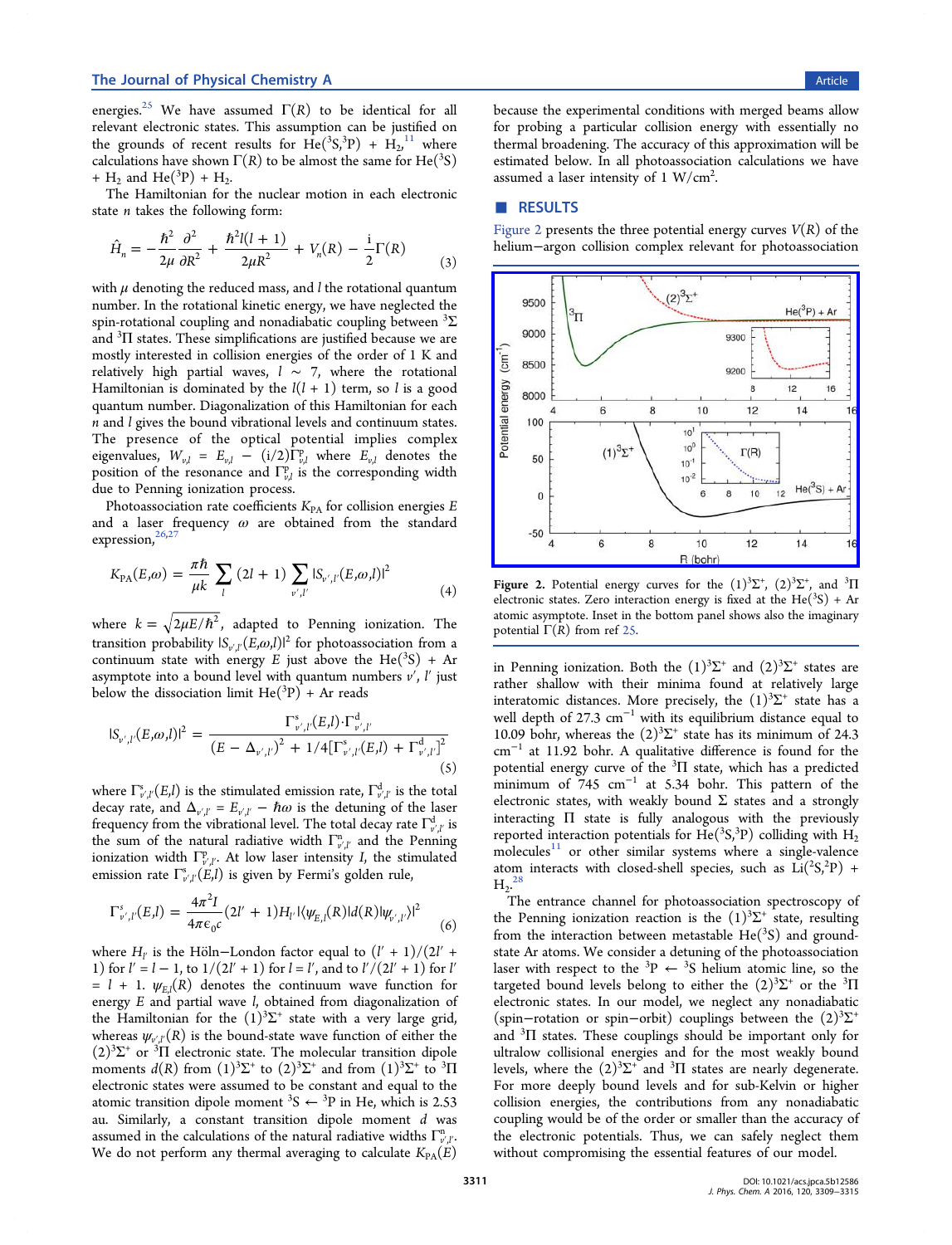Low-energy collisions between  $\text{He}({}^{3}S)$  and Ar are characterized by several shape resonances, as recently demonstrated in an experiment with merged beams.<sup>6</sup> The lowest two resonances are located at approximately 0.23 and 1.10 K. The positions of these shape resonances are comp[ar](#page-5-0)atively well reproduced by our model—they occur at collisional energies of  $0.25 \text{ K}$  (partial wave  $l = 3$ ) and 0.91 K (partial wave  $l = 7$ ). Photoassociation at energies corresponding to a shape resonance is highly efficient:<sup>29</sup> The enhanced probability for transitions from a scattering state to a bound level is due to a largely increased amplitu[de](#page-6-0) of resonance wave functions. In other words, for an orbiting resonance, amplitude becomes trapped at short interparticle separations, inside the rotational barrier, leading to larger transition matrix elements in photoassociation. To take advantage of this enhancement, we focus on photoassociation at collisional energies matching the theoretical positions of the lowest shape resonances, i.e., 0.25 and 0.91 K. Somewhat unexpectedly, the nature of these two shape resonances is quite different. This is illustrated by the two upper panels of Figure 3, showing the wave functions of these



Figure 3. [\(a\), \(b\) Wave functions for two considered sh](http://pubsdc3.acs.org/action/showImage?doi=10.1021/acs.jpca.5b12586&iName=master.img-003.jpg&w=215&h=198)ape resonances in  $(1)^3\Sigma^+$  state. (c), (d) Wave functions for bound levels in  $(2)^3\Sigma^+$  and  $^3\Pi$  electronic states particularly suited for photoassociation starting from the  $l = 7$  shape resonance.

resonances. The energy of the  $l = 3$  resonance is slightly above the maximum of the centrifugal barrier which is equal to 0.22 K. As a result, the wave function is fairly diffuse with only little enhancement of pair density at short interparticle distances. In contrast, the nature of the  $l = 7$  shape resonance (Figure 3b) is very different. It is energetically located deeply inside the well created by the centrifugal barrier. Thus, the amplitude of its wave function is enhanced at short interparticle separations, resembling at these distances the wave function of a typical bound level.

Photoassociation rates for levels in the  $(2)^3\Sigma^+$  and  $^3\Pi$ electronic states are obtained separately from single-channel calculations because we neglect nonadiabatic couplings. Figure 4 presents the spectrum for photoassociation into the  $(2)^3\Sigma^+$ state at a collision energy of 0.25 K. A rotational progression for three vibrational levels is clearly visible. Note that our potential energy curves are not sufficiently accurate to predict the exact detunings of these peaks. Refinement of the potentials based on



Figure 4. [Photoassociation rates as a function of laser detuning fro](http://pubsdc3.acs.org/action/showImage?doi=10.1021/acs.jpca.5b12586&iName=master.img-004.jpg&w=222&h=153)m the He <sup>3</sup>S  $\rightarrow$  <sup>3</sup>P atomic line for rovibrational levels of the  $(2)^3\Sigma^+$  state at a collision energy of 0.25 K and a laser intensity of 1 W/cm<sup>2</sup>. The vibrational and rotational quantum numbers are indicated for each peak. The peaks for  $l' = 2$ , 3, 4 are enhanced due to the  $l = 3$  shape resonance as initial state at 0.25 K, whereas for all other peaks photoassociation starts from regular scattering states.

spectroscopic information would be required to this end. However, the spacing between rotational and vibrational levels can be predicted correctly.

The highest rates in Figure 4 occur for  $2 \le l' \le 4$ , i.e., for bound levels that are directly accessible from the  $l = 3$  shape resonance. However, the observed enhancement of the rates compared to that of the other levels is 1 order of magnitude at most. This relatively minor resonance effect is easily explained by the above-the-barrier character of this shape resonance, and the corresponding diffuse nature of its wave function, cf. Figure 3a. The widths of the photoassociation lines range from 30 MHz (for  $v' = 2$ ) up to 160 MHz (for  $v' = 0$ ) and are almost purely determined by the Penning ionization contributions  $\Gamma^{\mathfrak{p}}_{v'l'}$ , because the width due to spontaneous radiative emission  $\Gamma_{v'l'}^n$  is only of the order of 1 MHz. Increase of the peak width with binding energy is readily explained by the stronger localization of the bound level amplitude at shorter interparticle separation together with the exponential increase of the ionization probability with decreasing interparticle separation, cf. eq 2. More generally, this also explains why the bound levels ionize faster than scattering states, leading to an observable sig[natu](#page-1-0)re of photoassociation in the Penning ionization reaction.

The photoassociation spectrum for bound levels in the  $(2)^3\Sigma^+$  state at a collision energy of 0.91 K is presented in Figure 5. Here, strongly enhanced peaks are observed at detunings matching the rovibational levels with  $6 \leq l' \leq 8$ . [These lev](#page-4-0)els can be directly accessed from the  $l = 7$  shape resonance at 0.91 K. The enhancement due to the shape resonance is nearly 3 orders of magnitude, reaching a peak rate of  $10^{-10}$  cm<sup>3</sup>/s for the assumed laser intensity of  $I = 1$  W/cm<sup>2</sup> , much more than in the previous case of the  $l = 3$  resonance. This strong enhancement is easily rationalized by comparing the wave functions for the  $l = 7$  shape resonance and the  $l' = 6$ ,  $(2)^3\Sigma^+$  bound level, shown in panels b and c of Figure 3: The very good overlap between these wave functions leads to the predicted large photoassociation rate.

Overall, Figures 4 and 5 predict, for levels in the  $(2)^3\Sigma^+$ electronic state, photoassociation spectra with a well-resolved rotational−vibrational stru[ct](#page-4-0)ure. Penning ionization broadens the peaks compared to the natural line width. However, this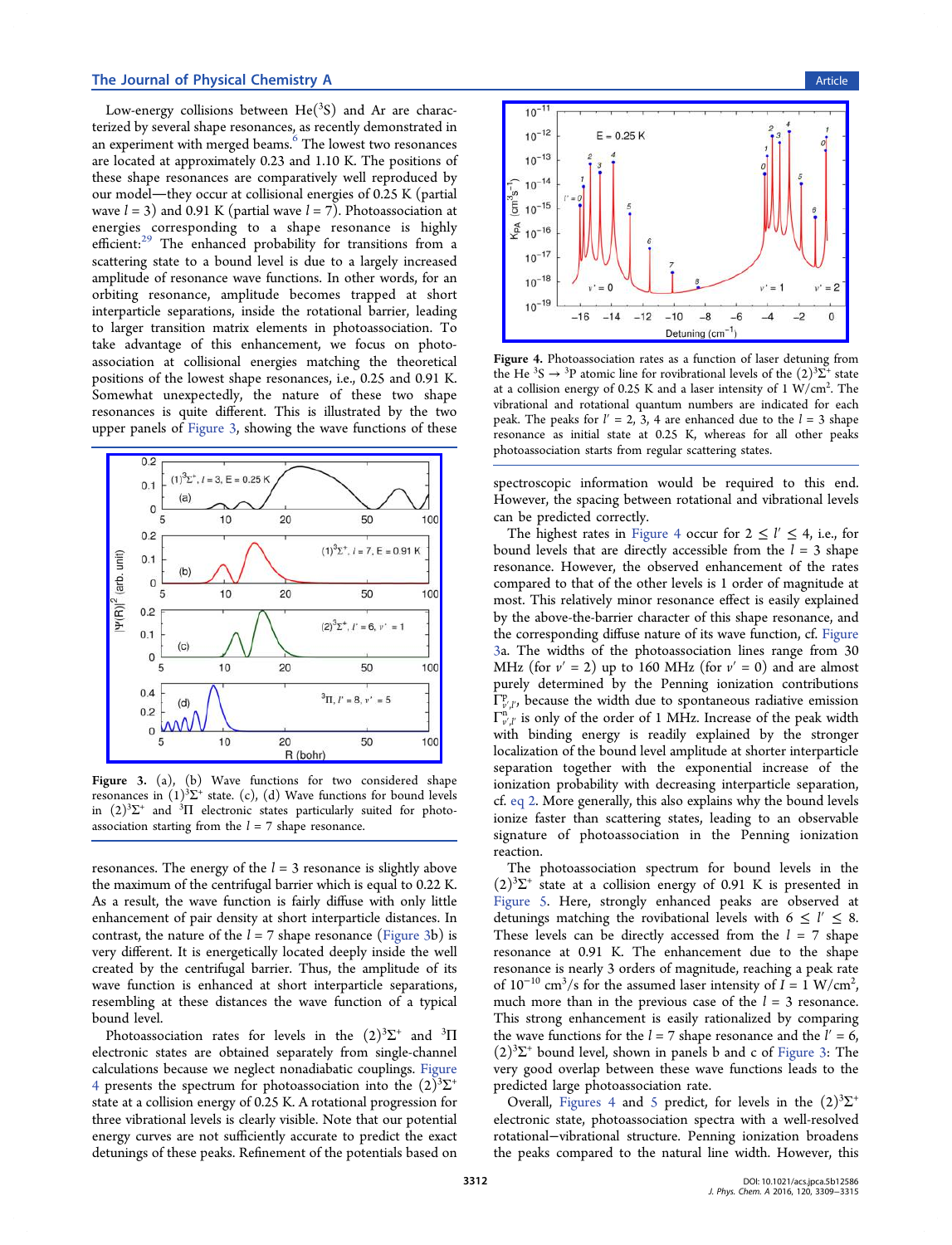<span id="page-4-0"></span>

Figure 5. [Photoassociation rates as a function of laser detuning fro](http://pubsdc3.acs.org/action/showImage?doi=10.1021/acs.jpca.5b12586&iName=master.img-005.jpg&w=222&h=153)m the He <sup>3</sup>S  $\rightarrow$  <sup>3</sup>P atomic line for rovibrational levels of the  $(2)^3\Sigma^+$  state at a collision energy of 0.91 K and a laser intensity of 1 W/cm<sup>2</sup>. The vibrational and rotational quantum numbers are indicated for each peak. The peaks for  $l' = 6, 7, 8$  are enhanced due to the  $l = 7$  shape resonance as initial state at 0.91 K, whereas for all other peaks photoassociation starts from regular scattering states.

broadening is significantly smaller than the spacing between the lines. Thus, photoassociation spectroscopy is expected to be feasible with high resolution and can be used, for example, to determine the rotational quantum number of the shape resonance that serves as starting point. The basic feature of the potential energy curve which allows for this prediction of well-resolved photoassociation lines is a potential well at comparatively large interparticle separation where the probability for Penning ionization is only moderate.

We have not performed thermal averaging, because the technique of merged beams allows for studying collisions at a well-defined energy.<sup>6,7,11</sup> Typical velocity spreads in the beams result in a broadening of the collision energies of the order of 50−500 mK in th[e sub](#page-5-0)-Kelvin regime. However, the actual energy resolution is better by an order of magnitude due to development of correlations in velocity−position space during free propagation of pulsed supersonic beams.<sup>30</sup> Given the widths of the orbiting resonances that we have employed, such a broadening does not change the photoassocia[tio](#page-6-0)n spectrum significantly. We have verified this argument quantitatively by calculating the spectra at energies 0.915 and 0.905 K, obtaining results almost identical to those shown in Figure 5.

Finally, we consider photoassociation into the  ${}^{3}\Pi$  state. We focus only on a collision energy of 0.91 K, where the sharpest resonance effect and thus the clearest signal is expected. The photoassociation spectrum, obtained with the original parameters of the imaginary potential,  $\alpha$  and  $\beta$  in eq 2, taken from ref 25 is presented by the black curve in Figure 6. In contrast to the  $(2)^3\Sigma^+$  state, the rovibrational structure [of the](#page-1-0) spectrum has [alm](#page-6-0)ost disappeared. For bound levels in the  $\overline{{}^3\Pi}$  state, the Penning ionization widths are in the range from 1 cm<sup>-1</sup> or 30 GHz (for the weakly bound  $v' = 7$  level) up to 60 cm<sup>-1</sup> (for the most deeply bound  $v' = 0$  level). These large widths, comparable to the spacings between the rovibrational levels, do not allow us to resolve individual lines in the spectrum, in particular for larger detunings, i.e., larger binding energies. This raises the question how the strength of the imaginary potential, or more precisely whether and how the parameters  $\alpha$  and  $\beta$  in eq 2, influence the photoassociation spectrum. To answer this question, we scale the exponents in eq 2 by  $\pm 10\%$ . The [resul](#page-1-0)ting photoassociation spectra are also depicted in Figure 6.





Figure 6. [Photoassociation rates as a function of laser detunin](http://pubsdc3.acs.org/action/showImage?doi=10.1021/acs.jpca.5b12586&iName=master.img-006.jpg&w=194&h=148)g from the He  ${}^{3}S \rightarrow {}^{3}P$  atomic line for rovibrational levels of the  ${}^{3}\Pi$  state at a collision energy of 0.91 K and a laser intensity of  $1 \text{ W/cm}^2$ . The vibrational and rotational quantum numbers are indicated for each peak.  $\alpha$  and  $\beta$  are the parameters of the optical potential, eq 2, with the original values taken from ref 25.

If  $\Gamma(R)$  is being weakened [\(lar](#page-6-0)ger  $\alpha$  and  $\beta$ , red and [blue](#page-1-0) lines in Figure 6), individual rovibrational lines emerge. On the contrary, the spectrum becomes almost flat for stronger  $\Gamma(R)$ (green line in Figure 6), as expected: If the ionization probability is very high, a wave packet cannot oscillate back and forth in the potential even once; i.e., the discrete nature of the bound levels cannot be established. Thus, for a potential energy curve located at shorter interparticle separations, the prospects for photoassociation spectroscopy depend highly on the actual strength of  $\Gamma(R)$ . In turn, photoassociation spectroscopy can be used to determine this strength. If the ionization probability is not too high, such that single rovibrational peaks can be resolved, the increase of peak widths with binding energy should moreover allow us to determine the functional form of  $\Gamma(R)$ . In other words, photoassociation spectra as those represented by the blue line in Figure 6 can be used to fully map out  $\Gamma(R)$ , a quantity that still poses a rather large challenge to ab initio calculations.

## ■ **CONCLUSIONS**

We have studied the prospects for photoassociation as a spectroscopic tool to study Penning ionization reactions. Introducing an ab initio model for the simplest example, Penning ionization of metastable helium with argon, we find usability of this tool to be determined by the position of the excited-state well. For a potential with a comparatively large equilibrium distance, about 10 bohr in our case, the probability of Penning ionization is larger than in the entrance channel, yet sufficiently small to allow for resolving single rovibrational levels. Photoassociation can then be observed by peaks in the ionization rate as a function of laser detuning.

Laser light driving the photoassociation process close to the  $S \rightarrow$ <sup>3</sup>P transition in helium is readily available.<sup>21,22</sup> Standard diodes and fiber amplifiers can be used to realize small detunings from the atomic line and laser intensiti[es m](#page-5-0)uch larger than those assumed here. Larger detunings can be achieved by employing several fiber amplifiers or an external cavity diode. To date, photoassociation has been carried out with trapped cold atoms. One might therefore ask whether the different conditions encountered for particles moving in merged beams can indeed be combined with photoassociation. Assuming a velocity of 900 m/s for the merged beams, the interaction time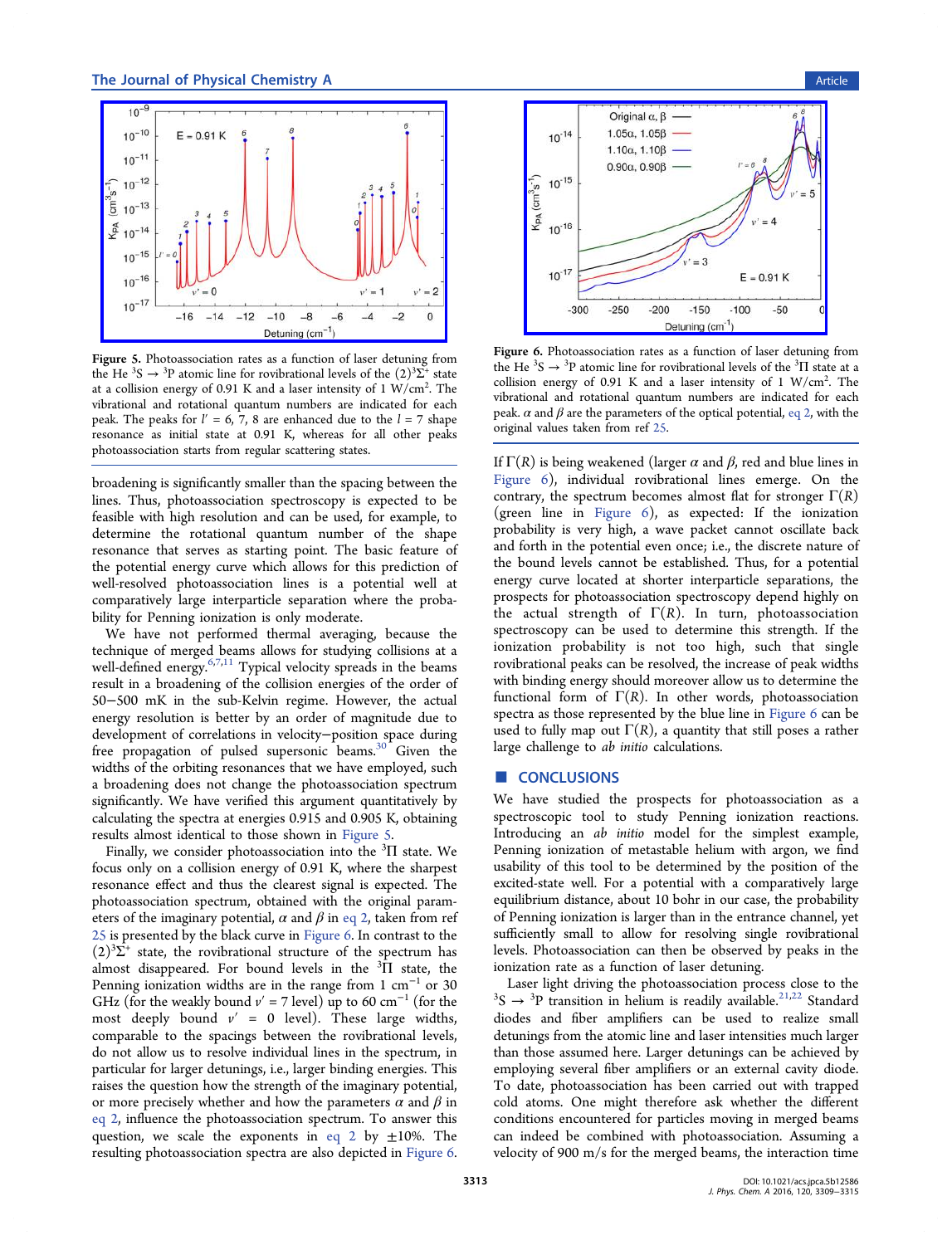<span id="page-5-0"></span>of a single pair of particles is about 10  $\mu$ s or longer. This is clearly sufficient for observing the predicted photoassociation spectra. We thus find our proposal to be experimentally feasible with currently available technology.

Metastable helium is particularly well suited for the kind of experiments we are suggesting here due to its simple electronic structure and low mass. These lead to well-isolated rovibrational levels, which can be probed by photoassociation. In contrast, other metastable noble gas atoms with strong spin− orbit coupling might have denser patterns of bound levels which may preclude observation of isolated photoassociation resonances. Use of heavier noble gas atoms for probing Penning ionization reactions with photoassociation spectroscopy will thus require a more detailed examination.

In merged beams, the collision energy in the entrance channel can precisely be controlled. Choosing in this way to photoassociate out of a shape resonance allows for unequivocally determining the rotational quantum number of the resonance because, compared to regular scattering states, a shape resonance leads to clearly enhanced photoassociation peaks in the rotational progression. Although the enhancement amounts to about 1 order of magnitude for diffuse, above-thebarrier shape resonances, enhancements up to 3 orders of magnitude are expected for shape resonances whose energy is well below the top of the rotational barrier.

For a potential with a comparatively small equilibrium distance, about 5 bohr in our case, the probability of Penning ionization becomes very large. Whether photoassociation peaks as a function of laser detuning can be observed or not, then depends very sensitively on the value of the exponents in the imaginary potential. We have started our calculations with values from the literature, obtained by fitting experimental data obtained for thermal collision energies. $^{25}$  Changing these values by only −10% completely washes out any remnants of a peak structure, whereas a change in +10% l[ead](#page-6-0)s to clearly observable photoassociation peaks. Photoassociation spectroscopy can thus be used to accurately gauge the exponents of the imaginary potential. Moreover, if the Penning ionization probability is sufficiently small to allow for peak widths to be determined, an increase of the peak width with binding energy, respectively laser detuning, can be used to fully map out the functional form of the imaginary potential.

In summary, we find photoassociation spectroscopy to be an extremely useful tool to obtain in-depth information on Penning ionization reactions, provided the ionization proceeds not too fast. Our conclusions should hold also for collision partners other than argon, in particular if these are closed-shell.

## ■ AUTHOR INFORMATION

#### Corresponding Author

\*C. P. Koch. E-mail: christiane.koch@uni-kassel.de.

#### Notes

The authors declare no competing fi[nancial interes](mailto:christiane.koch@uni-kassel.de)t.

## ■ ACKNOWLEDGMENTS

Financial support from the German-Israeli Foundation, grant no. 1254, is gratefully acknowledged.

#### ■ ADDITIONAL NOTE

a This transition was also utilized for photoassociation spectroscopy with trapped ultracold metastable helium atoms.<sup>21,22</sup>

The *J*-sublevel of the  $3p$  state is not specified because we neglect spin−orbit coupling in our calculations.

## ■ REFERENCES

(1) van de Meerakker, S. Y. T.; Bethlem, H. L.; Vanhaecke, N.; Meijer, G. Manipulation and Control of Molecular Beams. Chem. Rev. 2012, 112, 4828−4878.

(2) Sommer, C.; van Buuren, L. D.; Motsch, M.; Pohle, S.; Bayerl, J.; Pinkse, P. W. H.; Rempe, G. Continuous guided beams o[f](http://pubs.acs.org/action/showLinks?system=10.1021%2Fcr200349r&pmid=22449067&coi=1%3ACAS%3A528%3ADC%252BC38XksFWnurY%253D) [slow](http://pubs.acs.org/action/showLinks?system=10.1021%2Fcr200349r&pmid=22449067&coi=1%3ACAS%3A528%3ADC%252BC38XksFWnurY%253D) [and](http://pubs.acs.org/action/showLinks?system=10.1021%2Fcr200349r&pmid=22449067&coi=1%3ACAS%3A528%3ADC%252BC38XksFWnurY%253D) internally cold polar molecules. Faraday Discuss. 2009, 142, 203−220. (3) Narevicius, E.; Raizen, M. G. Toward Cold Chemistry with Magnetically Decelerated Supe[rsonic Beams.](http://pubs.acs.org/action/showLinks?pmid=20151546&crossref=10.1039%2Fb819726a&coi=1%3ACAS%3A528%3ADC%252BD1MXps1Onsrw%253D) Chem. Rev. 2012, 112, 4879−4889.

(4) Brouard, M.; Parker, D. H.; van de Mee[rakker, S. Y](http://pubs.acs.org/action/showLinks?system=10.1021%2Fcr2004597&pmid=22827566&coi=1%3ACAS%3A528%3ADC%252BC38XhtVynsLvJ). T. Taming molecular collisions using electric and magnetic fields. Chem. Soc. Rev. 2014, 43, 7279−7294.

(5) Osterwalder, A. Merged neutral beams. EPJ. [Techniques and](http://pubs.acs.org/action/showLinks?pmid=25115818&crossref=10.1039%2FC4CS00150H&coi=1%3ACAS%3A528%3ADC%252BC2cXhtlCit7fK) Instrumentation 2015, 2, 10.

(6) Henson, A. B.; Gersten, S.; Shagam, Y.; Narevicius, J.; Narevicius, E. Observation of Resonances in Penning Ionizat[ion](http://pubs.acs.org/action/showLinks?crossref=10.1140%2Fepjti%2Fs40485-015-0022-x) [Reactions](http://pubs.acs.org/action/showLinks?crossref=10.1140%2Fepjti%2Fs40485-015-0022-x) [at](http://pubs.acs.org/action/showLinks?crossref=10.1140%2Fepjti%2Fs40485-015-0022-x) [Sub-](http://pubs.acs.org/action/showLinks?crossref=10.1140%2Fepjti%2Fs40485-015-0022-x)[Kelvin](http://pubs.acs.org/action/showLinks?crossref=10.1140%2Fepjti%2Fs40485-015-0022-x) [Temper](http://pubs.acs.org/action/showLinks?crossref=10.1140%2Fepjti%2Fs40485-015-0022-x)atures in Merged Beams. Science 2012, 338, 234−238.

(7) Lavert-Ofir, E.; Shagam, Y.; Henson, A. B.; Gersten, S.; Kłos, J.; Ż uchowski, P. S.; Narevicius, J.; Narevicius, E. Observation of the isotope effect in sub-kelvin reactions. N[at.](http://pubs.acs.org/action/showLinks?pmid=23066076&crossref=10.1126%2Fscience.1229141&coi=1%3ACAS%3A528%3ADC%252BC38XhsVKrtrzM) [Chem](http://pubs.acs.org/action/showLinks?pmid=23066076&crossref=10.1126%2Fscience.1229141&coi=1%3ACAS%3A528%3ADC%252BC38XhsVKrtrzM). 2014, 6, 332.

(8) Bertsche, B.; Jankunas, J.; Osterwalder, A. Low-temperature Collisions between Neutral Molecule[s in Merge](http://pubs.acs.org/action/showLinks?pmid=24651201&crossref=10.1038%2Fnchem.1857&coi=1%3ACAS%3A528%3ADC%252BC2cXhs1Sjtrg%253D)d Molecular Beams. Chimia 2014, 68, 256-259.

(9) Jankunas, J.; Bertsche, B.; Jachymski, K.; Hapka, M.; Osterwalder, A. Dynamics of gas phase  $Ne^* + NH_3$  and  $Ne^* + ND_3$  Penning [ionisatio](http://pubs.acs.org/action/showLinks?pmid=24983610&crossref=10.2533%2Fchimia.2014.256&coi=1%3ACAS%3A528%3ADC%252BC2cXovVemtbc%253D)n at low temperatures. *J. Chem. Phys.* 2014, 140, 244302.

(10) Jankunas, J.; Reisyan, K. S.; Osterwalder, A. Preparation of state purified beams of He, Ne, C, [N, and O atom](http://pubs.acs.org/action/showLinks?pmid=24985633&crossref=10.1063%2F1.4883517&coi=1%3ACAS%3A528%3ADC%252BC2cXhtVGgu7jE)s. *J. Chem. Phys.* 2015, 142, 104311.

(11) Shagam, Y.; Klein, A.; Skomorowski, W.; Yun, R.; Averbukh, V.; Koch, C. P.; Narevicius, E. Molecular hydrogen in[teracts](http://pubs.acs.org/action/showLinks?pmid=25770544&crossref=10.1063%2F1.4914332&coi=1%3ACAS%3A528%3ADC%252BC2MXksVahtr0%253D) [more](http://pubs.acs.org/action/showLinks?pmid=25770544&crossref=10.1063%2F1.4914332&coi=1%3ACAS%3A528%3ADC%252BC2MXksVahtr0%253D) [s](http://pubs.acs.org/action/showLinks?pmid=25770544&crossref=10.1063%2F1.4914332&coi=1%3ACAS%3A528%3ADC%252BC2MXksVahtr0%253D)trongly when rotationally excited at low temperatures leading to faster reactions. Nat. Chem. 2015, 7, 921−926.

(12) Hapka, M.; Chałasiński, G.; Kłos, J.; Ż uchowski, P. S. Firstprinciple interaction potentials for metastable  $\text{He}(^{3}\text{S})$  and  $\text{Ne}(^{3}\text{P})$  with closed-she[ll](http://pubs.acs.org/action/showLinks?pmid=26492013&crossref=10.1038%2Fnchem.2359&coi=1%3ACAS%3A528%3ADC%252BC2MXhs1Skt7%252FN) [molecule](http://pubs.acs.org/action/showLinks?pmid=26492013&crossref=10.1038%2Fnchem.2359&coi=1%3ACAS%3A528%3ADC%252BC2MXhs1Skt7%252FN)s: Application to Penning-ionizing systems. J. Chem. Phys. 2013, 139, 014307.

(13) Fano, U. Effects of Configuration Interaction on Intensities a[nd](http://pubs.acs.org/action/showLinks?crossref=10.1063%2F1.4812182&coi=1%3ACAS%3A528%3ADC%252BC3sXhtVehtLvP) Phase Shifts. *Phys. Rev.* 1961, 124, 1866–1878.

[\(14\) Fesh](http://pubs.acs.org/action/showLinks?crossref=10.1063%2F1.4812182&coi=1%3ACAS%3A528%3ADC%252BC3sXhtVehtLvP)bach, H. Ann. Phys. 1962, 19, 287.

(15) Londoñ o, B. E.; Mahecha, J. E.; Luc-Koenig, E.; Crubellier, A. Shape resona[nces](http://pubs.acs.org/action/showLinks?crossref=10.1103%2FPhysRev.124.1866&coi=1%3ACAS%3A528%3ADyaF38XivFahtw%253D%253D) [in](http://pubs.acs.org/action/showLinks?crossref=10.1103%2FPhysRev.124.1866&coi=1%3ACAS%3A528%3ADyaF38XivFahtw%253D%253D)[g](http://pubs.acs.org/action/showLinks?crossref=10.1103%2FPhysRev.124.1866&coi=1%3ACAS%3A528%3ADyaF38XivFahtw%253D%253D)[round-st](http://pubs.acs.org/action/showLinks?crossref=10.1016%2F0003-4916%2862%2990221-X&coi=1%3ACAS%3A528%3ADyaF38XkvVSrsL4%253D)ate diatomic molecules: General trends and the example of RbCs. *Phys. Rev. A: At., Mol., Opt. Phys.* 2010, 82, 012510.

(16) Masnou-Seeuws, F.; Pillet, P. Formation of ultracold molecules  $(T \le 200 \,\mu K)$  via photoass[ociation](http://pubs.acs.org/action/showLinks?crossref=10.1103%2FPhysRevA.82.012510) [in](http://pubs.acs.org/action/showLinks?crossref=10.1103%2FPhysRevA.82.012510) [a](http://pubs.acs.org/action/showLinks?crossref=10.1103%2FPhysRevA.82.012510) [gas](http://pubs.acs.org/action/showLinks?crossref=10.1103%2FPhysRevA.82.012510) [of](http://pubs.acs.org/action/showLinks?crossref=10.1103%2FPhysRevA.82.012510) [laser-cooled](http://pubs.acs.org/action/showLinks?crossref=10.1103%2FPhysRevA.82.012510) atoms. Adv. At., Mol., Opt. Phys. 2001, 47, 53-127.

(17) Jones, K. M.; Tiesinga, E.; Lett, P. D.; Julienne, P. S. Ultracold photoassociation spectroscopy: Long-range molecules and atomic scattering. [Rev.](http://pubs.acs.org/action/showLinks?coi=1%3ACAS%3A528%3ADC%252BD38XitV2nsLo%253D) [Mod](http://pubs.acs.org/action/showLinks?coi=1%3ACAS%3A528%3ADC%252BD38XitV2nsLo%253D). Phys. 2006, 78, 483.

(18) Koch, C. P.; Kosloff, R.; Luc-Koenig, E.; Masnou-Seeuws, F.; Crubellier, [A. Photoassocia](http://pubs.acs.org/action/showLinks?crossref=10.1103%2FRevModPhys.78.483&coi=1%3ACAS%3A528%3ADC%252BD28XoslKgurg%253D)tion with chirped laser pulses: calculation of the absolute number of molecules per pulse. *J. Phys. B: At., Mol. Opt.* Phys. 2006, 39, S1017.

(19) Koch, C. P.; Shapiro, M. Cohere[nt control of ultracold](http://pubs.acs.org/action/showLinks?crossref=10.1088%2F0953-4075%2F39%2F19%2FS15&coi=1%3ACAS%3A528%3ADC%252BD28XhtF2rsrjP) [phot](http://pubs.acs.org/action/showLinks?crossref=10.1088%2F0953-4075%2F39%2F19%2FS15&coi=1%3ACAS%3A528%3ADC%252BD28XhtF2rsrjP)oassociation. Chem. Rev. 2012, 112, 4928.

(20) Siska, P. E. Molecular-beam studies of Penning ionization. Rev. Mod. Phys. 1993, 65, 337−412.

(21) Herschbac[h,](http://pubs.acs.org/action/showLinks?system=10.1021%2Fcr2003882&pmid=22489790&coi=1%3ACAS%3A528%3ADC%252BC38Xltl2gt70%253D) [N.;](http://pubs.acs.org/action/showLinks?system=10.1021%2Fcr2003882&pmid=22489790&coi=1%3ACAS%3A528%3ADC%252BC38Xltl2gt70%253D) [Tol](http://pubs.acs.org/action/showLinks?system=10.1021%2Fcr2003882&pmid=22489790&coi=1%3ACAS%3A528%3ADC%252BC38Xltl2gt70%253D), P. J. J.; Vassen, W.; Hogervorst, W.; Woestenenk, G.; Thomsen, J. W.; van der Straten, P.; Niehau[s,](http://pubs.acs.org/action/showLinks?crossref=10.1103%2FRevModPhys.65.337&coi=1%3ACAS%3A528%3ADyaK3sXmvVaqsrY%253D) [A.](http://pubs.acs.org/action/showLinks?crossref=10.1103%2FRevModPhys.65.337&coi=1%3ACAS%3A528%3ADyaK3sXmvVaqsrY%253D) [Photoasso](http://pubs.acs.org/action/showLinks?crossref=10.1103%2FRevModPhys.65.337&coi=1%3ACAS%3A528%3ADyaK3sXmvVaqsrY%253D)ciation Spectroscopy of Cold He(23S) Atoms. Phys. Rev. Lett. 2000, 84, 1874−1877.

(22) Léonard, J.; Walhout, M.; Mosk, A. P.; Müller, T.; Leduc, M.; [Coh](http://pubs.acs.org/action/showLinks?crossref=10.1103%2FPhysRevLett.84.1874&coi=1%3ACAS%3A528%3ADC%252BD3cXhsV2murc%253D)en-Tannoudji, C. Giant Helium Dimers Produced [by](http://pubs.acs.org/action/showLinks?crossref=10.1103%2FPhysRevLett.84.1874&coi=1%3ACAS%3A528%3ADC%252BD3cXhsV2murc%253D) [Photo-](http://pubs.acs.org/action/showLinks?crossref=10.1103%2FPhysRevLett.84.1874&coi=1%3ACAS%3A528%3ADC%252BD3cXhsV2murc%253D)